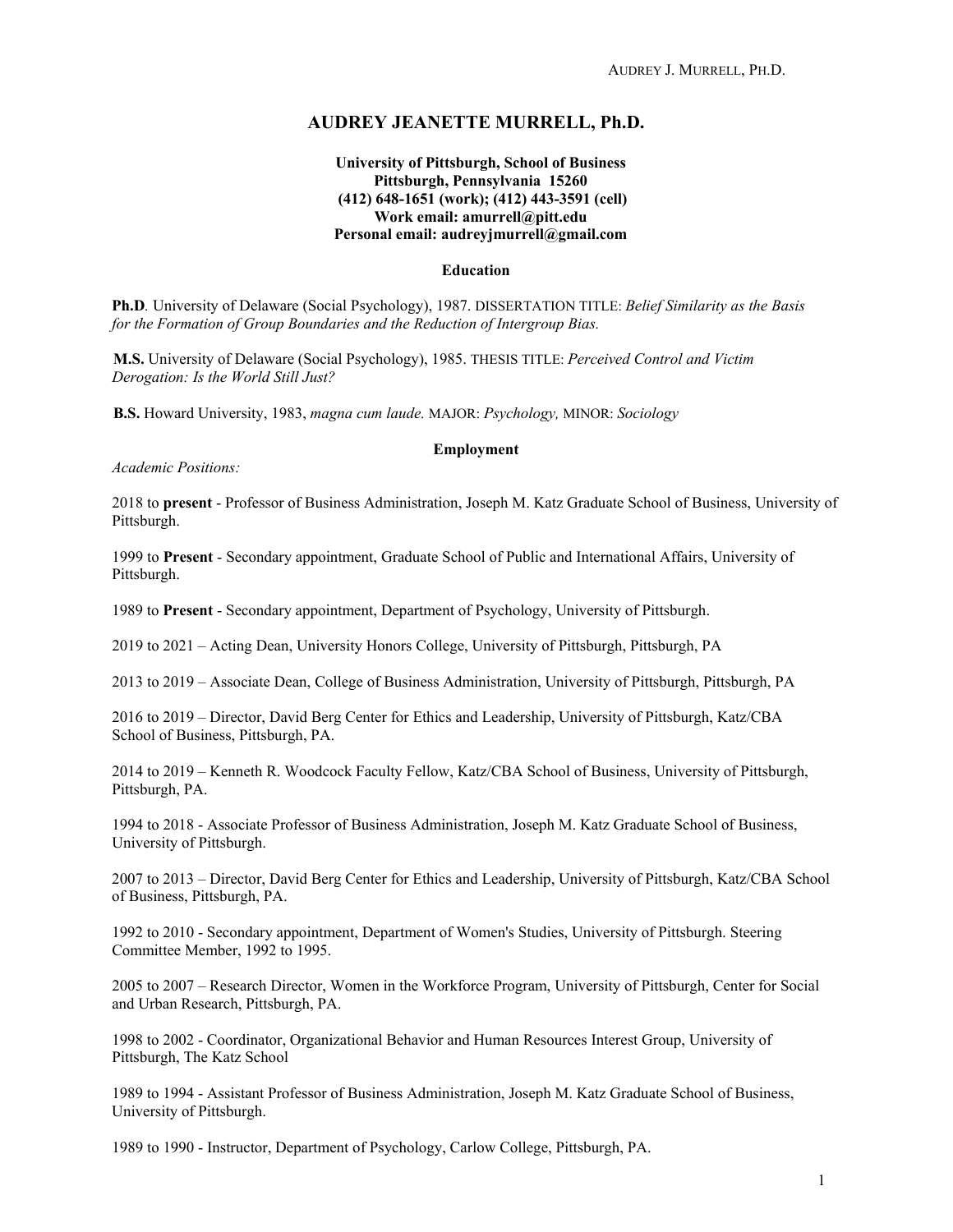1987 to 1989 - Assistant Professor of Psychology, Department of Psychology, University of Pittsburgh.

### **Honors and Awards**

- 2021 "Women of the Year" by Onyx Women's Network and Magazine Pittsburgh, PA
- 2019 Cinema Verde International Environmental Film and Arts Festival Awardee (Food Category) for the social documentary film entitled, "*Rescuing Abundance"* (writer and executive producer)
- 2018 Provost Award for Diversity and Inclusion in the Curriculum, University of Pittsburgh Pittsburgh, PA
- 2018 "Daisy Lampkin Award" Spirit of the 19th Amendment Honoree Celebrate & Share, Inc. Pittsburgh, PA
- 2018 "Women of Influence" Award Pittsburgh Business Times, Pittsburgh, PA
- 2016 Academy of Management Practice Theme Committee's Research Center Impact Award to the David Berg Center for Ethics and Leadership at the University of Pittsburgh
- 2016 BYU Management Society, Pittsburgh Chapter "Women Professional Leadership Award"
- 2011 City of Pittsburgh, Office of the Mayor Citizens' Service Award which proclaimed Aug. 12th, "Dr. Audrey Murrell Day" within the city of Pittsburgh, PA
- 2009 Western PA Small Business Network Minority Small Business Champion of the Year
- 2008 Iris Marion Young Award for Political Engagement, University of Pittsburgh, Pittsburgh, PA
- 2004 Student Choice Award, University of Pittsburgh, Teaching & Service Recognition, Pittsburgh, PA
- 2004 Irwin-McGraw Hill Distinguished Paper Award, Southwest Academy of Management
- 2002 Girl Scouts of Southwestern Pennsylvania, "Women of Distinction" Award, Pittsburgh, PA
- 2001 Susan B. Anthony, "Women of Vision" Award, Women's Leadership Assembly, Pittsburgh, PA
- 2000 Chancellor's Affirmative Action and Diversity Award, University of Pittsburgh, Pittsburgh, PA
- 2000 Athena Awards Finalist, Pittsburgh Chamber of Commerce, Pittsburgh, PA
- 1999 Beta Gamma Sigma, Honors Society for Collegiate Schools of Business, Pittsburgh Chapter
- 1999 United Way of Allegheny County, Community Champion Award, Pittsburgh, PA
- 1999 H.J. Zoffer Medal for Meritorious Service Award, University of Pittsburgh, Katz Business Alumni
- 1998 Chancellor's Award for Distinguished Public and Community Service, University of Pittsburgh
- 1993 Society of Experimental Social Psychology, election to membership status
- 1987 Nomination for Kurt Ryder Award for Outstanding Dissertation in the Humanities, University of Delaware
- 1987 Outstanding Young Women in America Recognition
- 1983 Phi Beta Kappa, Gamma Chapter, Howard University
- 1982 National Honors Society in Psychology, Psi Chi (President Howard University Chapter, 1983)
- 1982 Who Who's Among American College and University Students
- 1982 National Institute of Mental Health Competitive Award, Dept. of Psychology, University of Delaware
- 1982 National Institute of Mental Health/ADAMAH Research Fellowship, Howard University

### **Research Areas**

*Gender and Diversity in Organizations.* Factors that impact career outcomes for women and African Americans at work, including issues such as mentoring, career advancement, workplace discrimination and supplier diversity.

*Social Responsibility in Organizations.* Increasing the understanding and effectiveness of social responsibility efforts by corporations including issues such as CSR, social in management and social justice.

*Social Identity Theory & Applications.* The formation, maintenance and consequences of social identity within groups and organizations, including work groups, social groups, demographic groups and sports groups.

### **Journal Editorship & Editorial Boards**

**2020 – present.** Editor, *Frontiers: The Interdisciplinary Journal of Study Abroad*. **2019 – present.** Editorial Board**,** *International Journal of Environmental Research and Public Health***.** 

Previous Editorial Boards

*Sex Roles: An Interdisciplinary Journal of Research Psychology of Women Quarterly Journal of Hispanic Research Journal of Sport Management*

### **Academic Publications**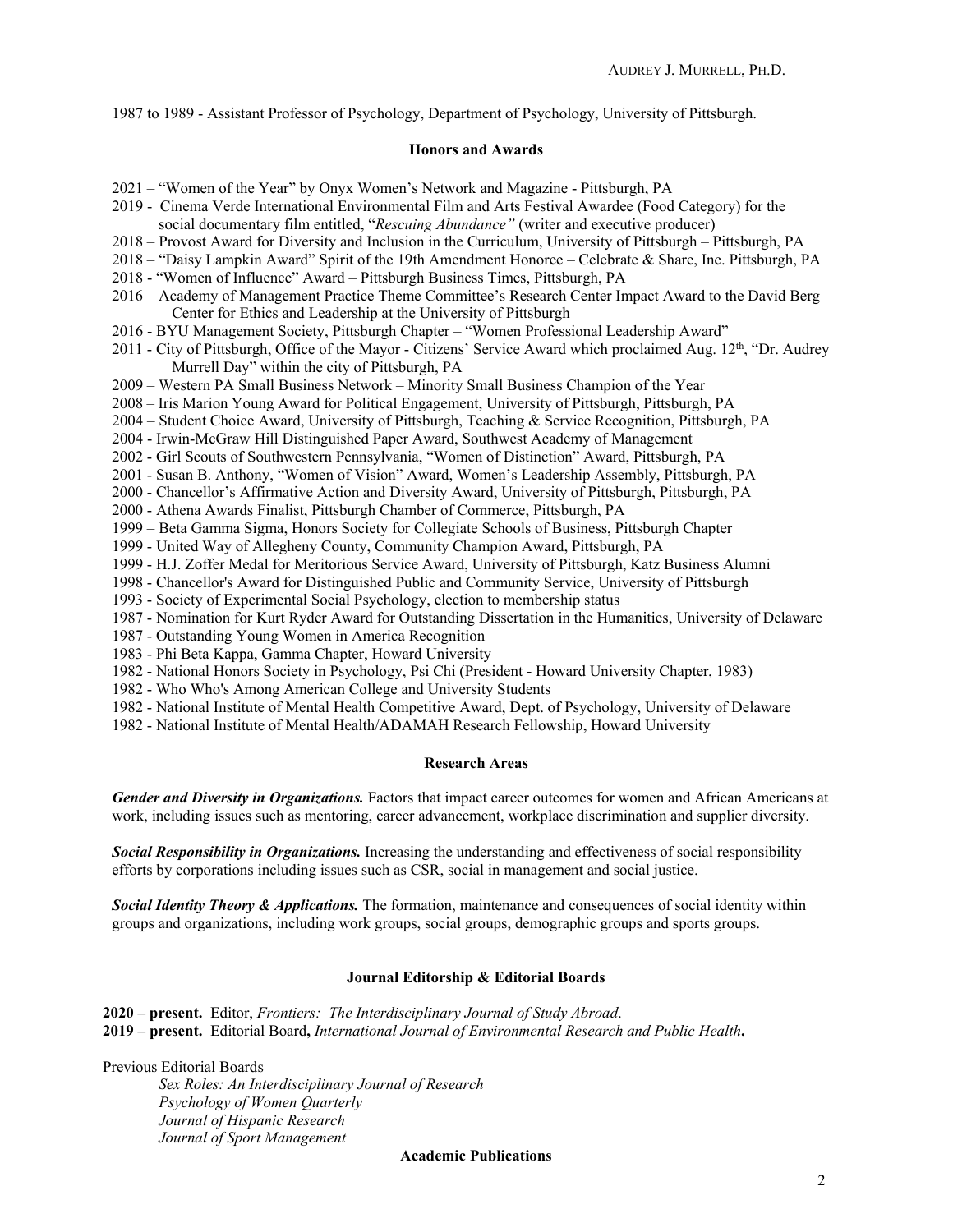# *Books*

Murrell, A.J., Petrie, J.L. and Soudi, A. (2019). Diversity Across Disciplines: Research on People, Policy, Process and Paradigm. Charlotte, NC: Information Age Publishing, Inc.

Murrell, A.J. and Blake-Beard, S. (2017). Mentoring Diverse Leaders: Creating Change for People, Processes and Paradigms. New York, NY: Routledge Publishers.

Murrell, A.J., Trammel-Forte, S. and Bing, D. (2008). Intelligent Mentoring: How IBM Adds Value through People, Knowledge and Relationships. New York, NY: Pearson Publishers.

Murrell, A.J., Crosby, F. and Ely, R. (1999). Mentoring Dilemmas: Developmental Relationships within the Multicultural Organization. New York, NY: Lawrence Erlbaum Publishers.

# *Referred Journal Articles*

Zhao, Z. and Murrell, A.J. (2021). "Does A Virtuous Circle Really Exist? Revisiting the Causal Linkage Between CSP and CFP*."* Journal of Business Ethics*,* 169(2): 371-385.

Murrell, A.J., Blake-Beard, S., & Porter, D.M. (2021). "The Importance of Peer Mentoring, Identity Work and Holding Environments: A Study of African American Leadership Development." International Journal of Environmental Research and Public Health, 18(9): 4920.

South-Paul J.E., Campbell K.M., Poll-Hunter N. & Murrell A.J. (2021). Mentoring as a Buffer for the Syndemic Impact of Racism and COVID-19 among Diverse Faculty within Academic Medicine. International Journal of Environmental Research and Public Health, 18(9):4921. (https://doi.org/10.3390/ijerph18094921)

Shao, F., Murrell, A.J., Zhao, X., Zhang, K. and Hart, T.A. (2021). Understanding the dynamic relationships between CSR and CSIR. Journal of Strategy and Management, 14(1), (https://doi.org/10.1108/JSMA-03-2020-0050).

Onosu, G., Murrell, A.J., Jones, R. & Cooper, M. (2021). "The Hill District Urban Redevelopment Project: Revitalization Victory of Community Breach?" Journal of Case Studies*,* 38(20): 36-43.

Murrell, A.J. (2020). Why didn't someone stop them? Aversive racism and the responsibility of bystanders. Equity, Diversity, and Inclusion: An International Journal, 40(1): 60-73 (DOI 10.1108/EDI-07-2020-0191).

Murrell, A.J. (2020). Aversive racism: Foundations, impact, and future directions. Oxford Research Encyclopedia of Business and Management (DOI: 10.1093/acrefore/9780190224851.013.194).

Murrell, A.J. and Jones, R. (2020). Measuring food insecurity using the food abundance index: Implications for economic, health and social well-being. International Journal of Environmental Research and Public Health*,* 17(7), 2434.

Petrie-Wyman, J., Murrell, A.J. and Schultz, B. (2020). Recognizing the Impact of Study Abroad on Women Business Students: Results from a Mixed Methods Global Competency Survey. Frontiers: The Interdisciplinary Journal of Study Abroad, 32(3): 22-50.

Nair, N., Good, D. and Murrell, A.J. (2019). Microaggression experiences of different marginalized identities. Equality, Diversity and Inclusion, 38(8):870-883.

Murrell, A.J. and Bangs, R. (2019). Reducing disparities for women and minority businesses: A call for social virtuousness. Frontiers Psychology: Gender and Diversity in the Workplace (special issue), 10:1-9.

Petrie, J., Jones, R. and Murrell, A.J. (2018). Measuring impact while making a difference: A Financial literacy service-learning project as participatory action research. Journal of Service Learning in Higher Education, 8:32-45.

Zhao, X. and Murrell, A.J. (2016). Revisiting the corporate social performance- financial performance link: A replication of Waddock and Graves. Strategic Management Journal, 37(11): 2378-2388.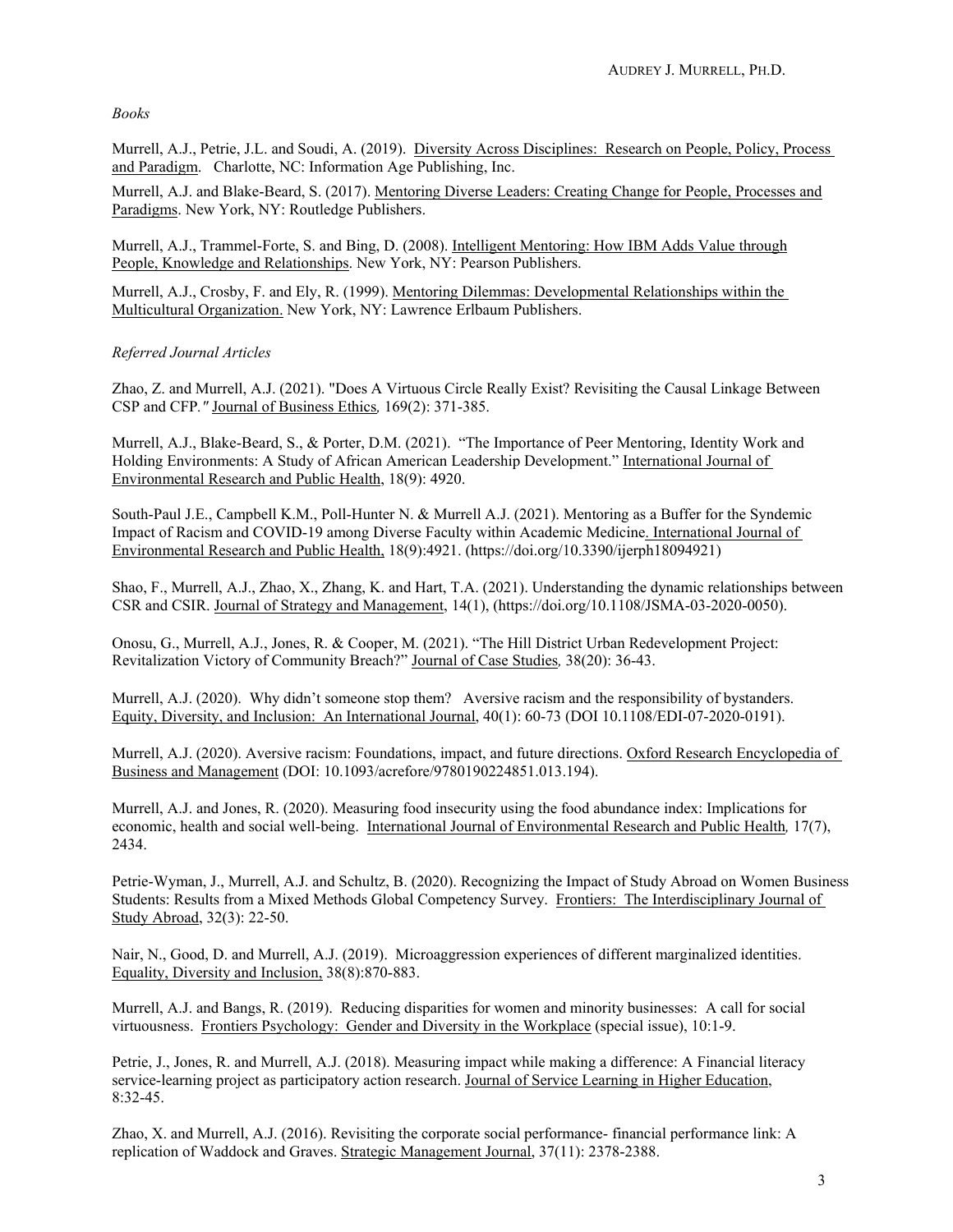South-Paul, J.E., Roth, L., Davis, P.K., Chen, T., Roman, A., Murrell, A., Pettigrew, C., Castleberry-Singleton, C. and Schuman, J. (2013). Building diversity in a complex academic health center. Academic Medicine, 88(9):1259-1264.

Jones, R., Murrell, A.J. and Smith, E. (2013). An offer we can refuse? CSR and the environmental impact of Marcellus Shale drilling. Journal of Organizational Behavior Education, 6: 5-28.

Frieze, I.H., Olson, J.E., Murrell, A.J. (2011). Working beyond 65: predictors of late retirement for women and men MBAs. Journal of Women & Aging, 23(1): 40-57.

Zagenczyk, T., Scott, K., Gibney, R., Murrell, A.J. & Thatcher, J. (2010). Social influence and perceived organizational support: A social network analysis. Organizational Behavior and Human Decision Processes, 111, 127-138.

Murrell, A.J., Olson, J.E., Frieze, I.H. (2010). Sexual harassment and gender discrimination: A longitudinal study of female managers. Journal of Social Issues, 51(1), 139-149.

Zagenczyk, T. and Murrell, A.J. (2009). It is better to receive than to give: Advice network effects on job and work-unit attachment. Journal of Business & Psychology, 24(2), 139-152.

Murrell, A.J., Blake-Beard, S., Porter, D.M., and Perkins-Williams, A. (2008). Inter-organizational formal mentoring: Breaking the concrete ceiling sometimes requires support from the outside. Human Resource Management, 47(2), 275-294.

Zagenczyk, T.J., Gibney, R., Murrell, A.J., & Boss, S. (2008). Friends don't make friends good citizens, But advisors do. Group & Organization Management, 33, 760-780.

Zagenczyk, T.J., Murrell, A.J., & Gibney, R. (2008). The effect of the physical work environment on the development of linking and communal social capital. International Journal of Organizational Analysis, 15, 119-135.

Logsdon, J.M. and Murrell, A.J. (2008). Beyond "I Have a Dream": Dr. Martin Luther King, Jr.'s contributions to management scholarship and practice. Business & Society, 47, 411-424.

Bangs, R., Murrell, A.J. and Higgins, M. (2007). Minority business bidding for local government contracts: The complexity availability*.* Social Work in Public Health, Vol 23(2), 247-262*.* 

Murrell, A.J. and Zagenczyk, T. (2006). The gendered nature of role model status: An empirical study. Career Development International, 11(6), 560-578.

Frieze, I.H., Olson, J.E., Murrell, A.J. and Selvan, M. (2006). Work values and their effect on work behavior and work outcomes in female and male managers. Sex Roles, 54(1/2), 89-93.

Frooman, J. and Murrell, A.J. (2005). Stakeholder influence strategies: The roles of structural and demographic determinants. Business and Society, 44(1), 3-31.

Wolf, R., Weick, K., Usher, R., Terborg, J., Poppo, L., Murrell, A.J., Dukerich, J., Crown, D., Dickson, K., Jourdan, J. (2005). Sport and organizational studies: Exploring synergy. Journal of Management Inquiry, 14(2), 182-210.

Murrell, A.J. and Hayes-James, E. (2001). Gender and diversity within organizations. Sex Roles, 45 (5/6). 243-257.

Murrell, A.J. (2001). Career achievement: Opportunities and barriers. Encyclopedia of Gender.

Jones, R. and Murrell, A.J. (2001). Signaling positive corporate social performance. Business and Society, 40(1), 59-78.

Murrell, A.J. (2000). Traditional versus contemporary forms of discrimination. Encyclopedia of Psychology.

Dietz-Uhler, B. and Murrell, A.J. (1999). Examining fan reactions to game outcomes: A longitudinal study of social identity. Journal of Sport Behavior, 22(1), 15-27.

Dietz-Uhler, B. and Murrell, A.J. (1999). Evaluation of affirmative action applicants: Perceived fairness, human capital or social identity? Sex Roles, 38(11/12), 933-951.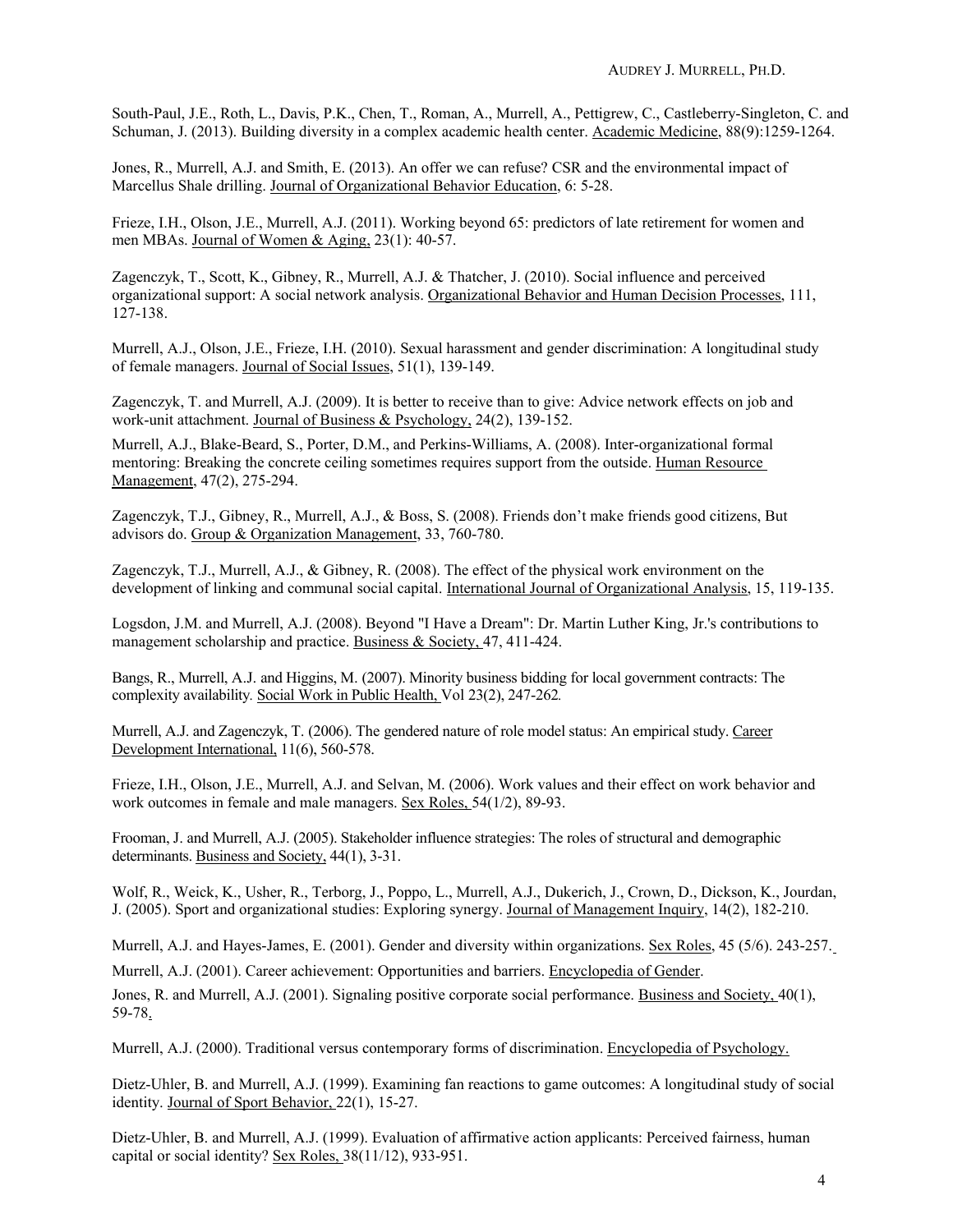Jones, R., Murrell, A.J. and Jackson, J. (1999). Pretty versus powerful: Attributions of women athletes' performance in the U.S. Olympics. Journal of Sport and Social Issues, 23(21), 183-192.

Dietz-Uhler, B. and Murrell, A.J. (1998). Effects of social identity and threat on self-esteem and group attributions. Group Dynamics: Theory, Research and Practice, 2(l), 24-35.

Sethi, R. Dietz-Uhler, B. and Murrell, A.J. (1997). Alumni identification in public versus private universities. Journal of Public Management and Social Policy, 3(l), 77-85.

Murrell, A.J. and Jones, R. (1997). Assessing affirmative action: Past, present and future. Journal of Social Issues, 52(4), 77-92.

Murrell, A.J. (1996). Women of color and the issue of sexual harassment. In, P. Stockdale (Ed.), Women and Work, (Vol. 6, pp. 51-66). Sage Publications.

Murrell, A.J., Frieze, I.H. and Olson, J.E. (1996). Mobility strategies and career outcomes: A longitudinal study of MBAs". Journal of Vocational Behavior, 49, 324-335.

Murrell, A.J., Olson, J.E., and Frieze, I.H. (1995). Gender discrimination and sexual harassment: A longitudinal study of women managers. Journal of Social Issues, 51(l), 139-149.

Haunschild, P.F., Moreland, R.L. and Murrell, A.J. (1994). Sources of resistance to mergers between groups. Journal of Applied Social Psychology, 24, 1150-1178.

Murrell, A.J. and Curtis, E.M. (1994). Causal attributions of black and white quarterbacks in the NFL: A look in the sport pages. Journal of Sport and Social Issues, 18(3), 224-233.

Murrell, A.J. and Mingrone, M.J. (1994). Correlates of temporal perspective. Perceptual and Motor Skills, 78, 1331-1334.

Murrell, A.J. Dietz-Uhler, B.L., Dovidio, J.F., Gaertner, S.L., and Drout, C. (1994). Aversive racism and resistance to affirmative action: Perceptions of justice are not necessarily color blind. Basic and Applied Social Psychology, 15(l), 71-86.

Murrell, A.J. (1994). Black women and white women in the professions. Gender and Society, 8(2), 266-267. (book review)

Murrell, A.J. (1994). An innovative view of conflict in organizations. Contemporary Psychology, 39(l). (book review)

Murrell, A.J., Stewart, A.C. and Engel, B.T. (1993). Devil's advocacy versus consensus: The impact of task structure and strategic decision process on strategic decision making. Journal of Business Communication, 30(4), 399-414.

Murrell, A.J. and Jones, J.M. (1993). Perceived control and victim derogation: Is the world still just? Journal of Social Behavior and Personality, 8(3), 545-554.

Murrell, A.J. and Dietz-Uhler, B.L. (1993). Gender identity and adversarial sexual beliefs as predictors of attitudes toward sexual harassment. Psychology of Women Quarterly, 17(2), 169-175.

Dietz-Uhler, B. and Murrell, A.J. (1993). Resistance to affirmative action: A test of four explanatory models. Journal of College Student Development, 34, 352-357.

Neo, M. and Murrell, A.J. (1993). Valenced emotions in satisfaction: A look at affect in shopping. In L. McAlister and M. Rothschild (Eds.), Advances in Consumer Research, Vol. 20.

Dietz-Uhler, B.L. and Murrell, A.J. (1992). College students' perceptions of sexual harassment: Are gender differences decreasing? Journal of College Student Development, 33(6), 540-546.

Murrell, A.J. and Gaertner, S.L. (1992). Cohesion and sport team effectiveness: The benefit of a common group identity. Journal of Sport and Social Issues, 16(l), 1-14.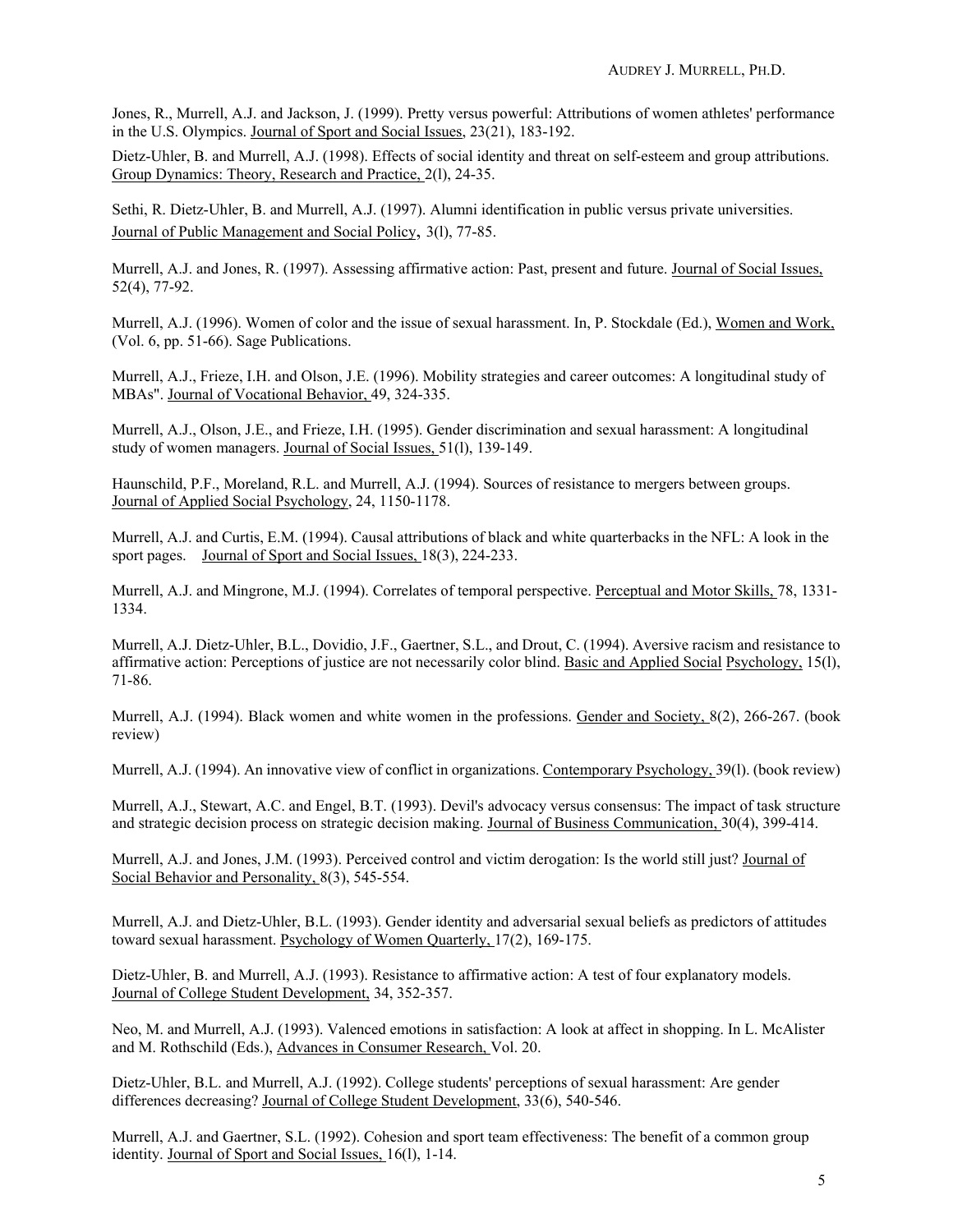Murrell, A.J. and Dietz, B.L. (1992). Fan support of sport teams: The effect of a common group identity. Journal of Sport and Exercise Psychology, 14, 28-39.

Murrell, A.J. and Sprinkle, J. (1992). The impact of negative attitudes toward computers on employee satisfaction and commitment within a small company. Computers in Human Behavior, 8, 1-7.

Leana, C., Ahlbrandt, R.S. and Murrell, A.J. (1992) The effects of participation in an employee involvement program on unionized workers' attitudes, perceptions, and preferences for decision-making structures. Academy of Management Journal, 35(4), 861-873.

Ahlbrandt, R.S. Leana, C., and Murrell, A.J. (1992). Employee involvement programmes improve corporate performance. Long Range Planning, 25(5), 91-98.

Murrell, A.J. Frieze, I.H. and Frost, J.L. (1991). Aspiring to careers in male and female dominated professions: A study of black and white college women. Psychology of Women Quarterly, 15(l), 103-126.

Gaertner, S.L., Mann, J.A., Dovidio, J.F., Murrell, A.J., and Pomare, M. (1990). How does cooperation reduce intergroup bias? Journal of Personality and Social Psychology, 59(4), 692-704.

Gaertner, S.L., Mann, J.A., Murrell, A.J. and Dovidio, J.F. (1989). Reducing intergroup bias: The benefits of recategorization. Journal of Personality and Social Psychology, 57(2), 239-249.

Murrell, A.J. (1989). The distribution of social orientation within a black sample. In J. L. McAdoo (Ed.), Empirical Research on Black Psychology, (Vol. 12, pg. 32-37). Washington, D.C.: National Institute of Mental Health.

# *Special Journal Issues - Editorships*

Murrell, A.J., Jones, R. and Zhao, X. (*in press*). "Ethics, Social Responsibility and Quality of Life in Times of Crisis", International Journal of Environmental Research and Public Health.

Murrell, A.J., Onosu, G. and Blake-Beard, S. (*in press*). The Importance of Mentoring for Diversity, Equity and Inclusion, International Journal of Environmental Research and Public Health.

Murrell, A.J. and Logsdon, J. (2008). Martin Luther King's Contributions to Management Scholarship and Practice. Business & Society, Volume 47.

Murrell, A.J. and Hayes-James, E. (2001). Gender and Diversity within Organizations. Sex Roles, Volume 45(5-6).

Murrell, A.J., (1997). Reform, Higher Education and the 21st Century. Journal of Public Management and Social Policy, Volume 3(1).

*Book Chapters*

Murrell, A.J. and Onosu, G. (*in press*). "Mentoring, leadership development and the necessity of identity work". Invited chapter to appear in, *Connecting and Relating: HRD Perspectives on Developmental Relationships*, published by Palgrave MacMillan Publishers.

Murrell, A.J. and Onosu, G. (*in press*). "The Importance of Peer Mentoring and Identity Work for Developing Graduate Students of Color." Invited chapter to appear in, *Positive Mentorship, Teaching, and Supervision: Successfully Navigating the Multicultural Complexities of Personal and Professional Development,* Springer Nature Publishers.

Murrell, A.J., Jones, R., and Petrie, J. (2020). "Developing inclusive ethical leaders: An experiential servicelearning approach to leadership development among undergraduate business students". In "*Inclusive Leadership: Transforming Diverse Lives, Workplaces and Societies,* published by Routledge Press.

Bangs, R. and Murrell, A.J. (2020). "Using diversity research to change social policy: The case of racial discrimination in local government contracting". In Murrell, A.J., Petrie, J.L. and Soudi, A. (Eds.), *Diversity Across Disciplines: Research on People, Policy, Process and Paradigm*. Charlotte, NC: Information Age Publishing, Inc.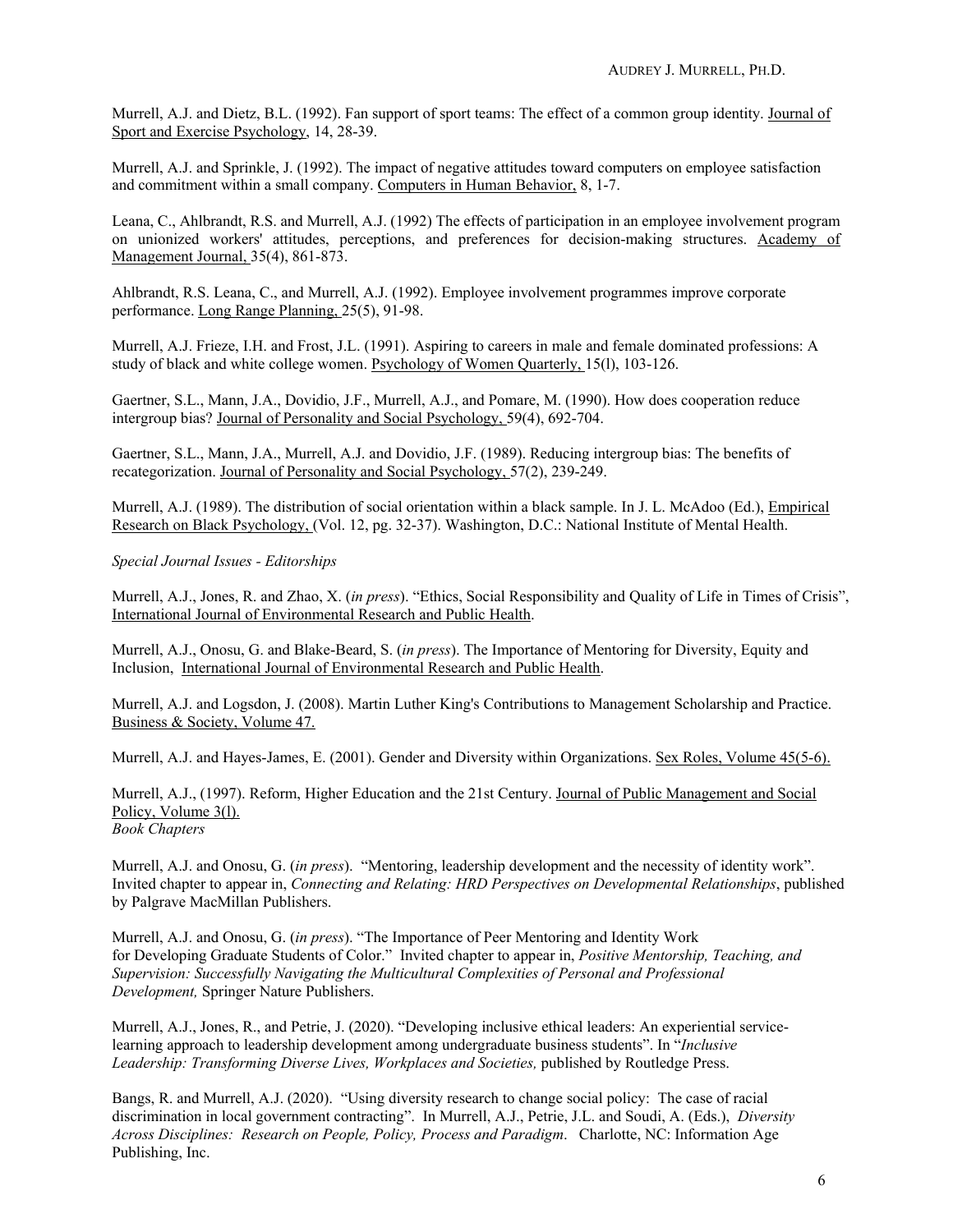Jones, R., Petrie, J., and Murrell A.J. (2020) "The Intersection of Diversity and Business Ethics Research: Examining the Special Case of Predatory Affinity Fraud" In, Murrell, A., Petrie, J., Soudi, A. (Eds). *Diversity Across the Disciplines: Research on People, Policy, Process, and Paradigm*. Charlotte: Information Age Publishing.

South Paul, J.E., Campbell, K. and Murrell, A.J. (2020). Enhancing Diversity within Academic Health Centers: Moving from Obstacles to Opportunities." In, Murrell, A., Petrie, J., Soudi, A. (Eds), *Diversity Across the Disciplines: Research on People, Policy, Process, and Paradigm.* Charlotte: Information Age Publishing.

Murrell, A.J., Jones, R., and Petrie, J. (2019). "Uncovering the Hidden Face of Affinity Fraud: Predatory Bias, Social Identity and the Need for Inclusive Leadership". In, Thomas, D.A., Mayo, A.J. & Morgan-Roberts, L. (Eds), *Race, Work and Leadership in the 21st Century.* Boston, MA: Harvard Business School Publishing.

Murrell, A.J. and South-Paul, J.E. (2017). "The Emerging Power of Peer Mentoring within Academic Medicine". In, A. Murrell, and S. Blake-Beard, S. (2017). *Mentoring Diverse Leaders: Creating Change for People, Processes and Paradigms*. New York, NY: Routledge Publishers.

Blake-Beard, S., Murrell, A.J., Krothapalli, V., Halem, S. and Kweder, M. (2015). "Examining POS as a catalyst for Mentoring Across Dimensions of Diversity". In, L. Morgan-Roberts, M. Davidson & L. Wooten (Eds.), *Positive Organizations in a Global Society*. New York, NY: Routledge.

Murrell, A.J. and Zagenczyk, T. (2007). "Gender, Race and Role Model Status: Exploring the Impact of Informal Developmental Relationships on Management Careers". In, M. Karsten (Ed.), *Gender, Ethnicity and Race in the Workplace*, Westwood, CT: Greenwood/Praeger Publishers.

Blake-Beard, S., Murrell, A.J. and Thomas, D.A. (2007). "Unfinished Business: The Impact of Race on Understanding Mentoring Relationships". In, B. Rose-Ragins and K. Kram (Eds.), *Handbook on Mentoring,* Thousand Oaks, CA: Sage Publications.

Jones, R. and Murrell, A.J. (2006). "Teaching Gender and Diversity in Organizations" In, J. Branche, E.R. Cohn, and J.W. Mullennix (Eds.), "*Diversity across the Curriculum: A Guide for Faculty in Higher Education*", Hoboken, NJ: Anker (Wiley) Publishing, Inc.

Murrell, A.J. and Tangri, S. (1999), "Mentoring at the Margins." In, A.J. Murrell, F. Crosby, and R. Ely (Eds.), *Mentoring Dilemmas: Developmental Relationships with Multicultural Organizations, New York, NY: Lawrence* Erlbaum Publishers.

Murrell, A.J. (1999). "Black women, careers and family. In, N.J. Burgess, E. Brown, and S. Turner (Eds.), *African American Women: An Ecological Perspective,* Ann Arbor, MI: Garland Press. Murrell, A.J. (1997). "To identify or not to identity: Preserving, ignoring and sometimes destroying social identity". In, S. Fiske and J. Eberhardt, (Eds.), *Racism: The problem and the response*, Thousand Oaks, CA: Sage Publications.

# *Monographs, Reports & Other Publications*

Murrell, A.J., Bangs, R., and Constance-Huggins, M. (2013). Utilization of MBE and WBE in local government contracts in Chicago. Report sponsored by the Center on Race and Social Problems School of Social Work, University of Pittsburgh.

Bangs, R., Murrell, A.J. and Constance-Huggins, M. (2012). MBE and WBE access to local government contracts in Boston. Report sponsored by the Center on Race and Social Problems School of Social Work, University of Pittsburgh.

Murrell, A.J. and Blake-Beard, S. (2006). Executive Leadership Council guide to effective mentoring relationships. ELC Foundation for Leadership and Research: Washington, D.C.

Bangs, R., Lietz, I., Singletary, J. and Murrell, A.J. (2006). Minority business shares of prime contracts approved by the board of Pittsburgh Public Schools. Report sponsored by the Center on Race and Social Problems School of Social Work, University of Pittsburgh.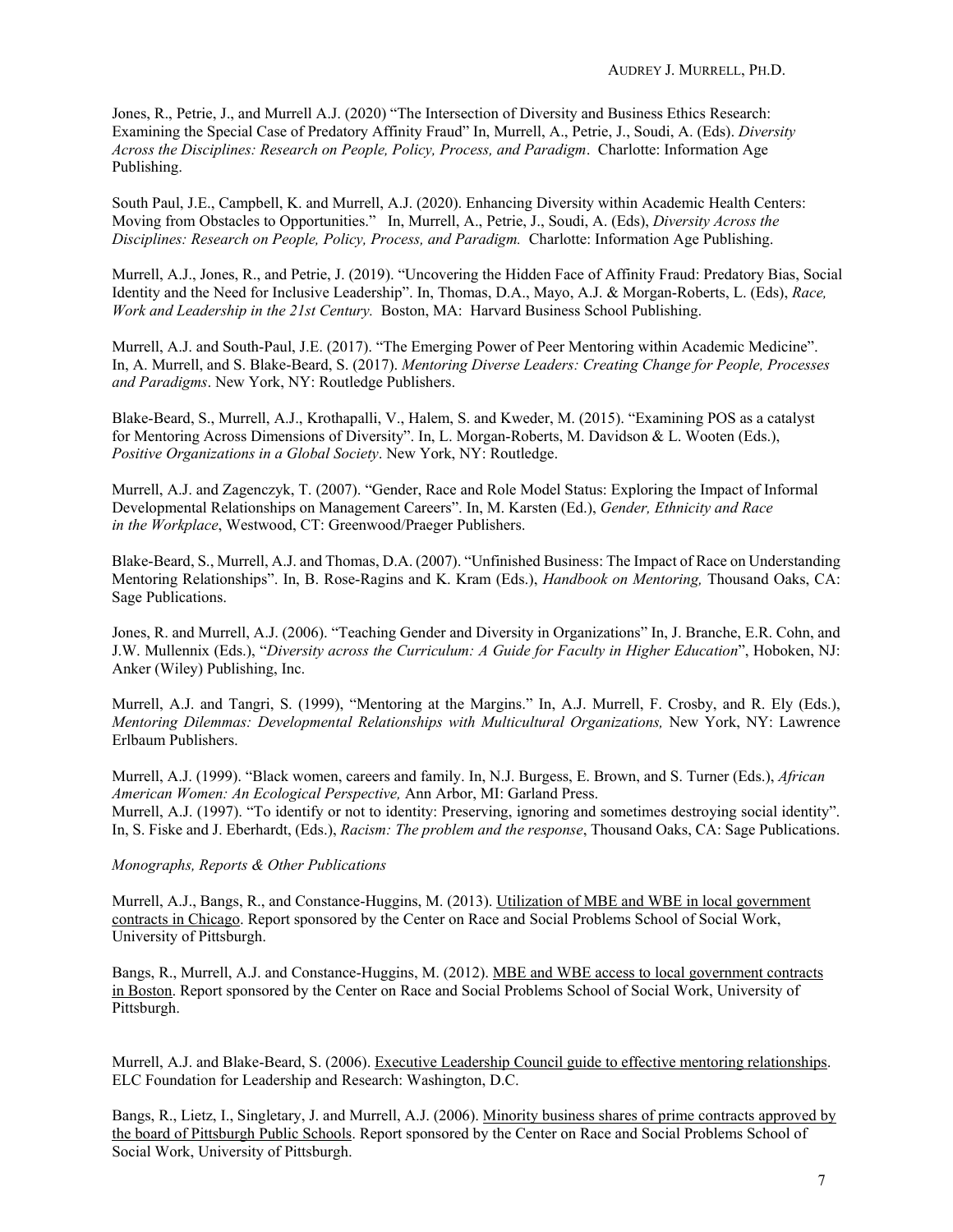Bangs, R., and Murrell, A.J. (2005). Increasing prime contract opportunities for MBEs within Pittsburgh Public Schools. Report sponsored by the Center on Race and Social Problems School of Social Work, University of Pittsburgh.

Bangs, R., and Murrell, A.J. (2005). Increasing prime contract opportunities for MBEs within Allegheny Country. Report sponsored by the Center on Race and Social Problems School of Social Work, University of Pittsburgh.

Hansen, S., Murrell, A.J., and Weldon, S.L. (1999). The status of women in the Pittsburgh region: Economy, politics and violence. In R. Bangs (Ed.), The State of the Region: Economic, Demographic and Social Conditions and Trends in Southwestern Pennsylvania.

Murrell, A.J. (1995). Test item file for Behavior in Organizations: Understanding and managing the human side of work (Fifth Edition) by J. Greenberg and R. Baron. Englewood Cliffs, N.J.: Prentice-Hall.

## **Research Funding**

2019 to 2021 - Building Up a Diverse Pipeline for the Biomedical Research Workforce (Co-PI). National Institute of General Medical Sciences - National Research Mentoring Network. U01 Grant #12644528. Amount: \$567,926

2017 to 2018 – Office of the Provost, University of Pittsburgh – Pittsburgh, PA. "Faculty Research Symposium and Retreat on Research in Diversity and Inclusion". Amount: \$203,000.

2009 to 2011 – Lipson Faculty Development Fund – Pittsburgh, PA. "A bystander intervention approach to ethical decision making" (with Ray Jones, Co-PI). Amount: \$10,000.

2006 to 2009 – Fulfilling the Dream Fund, New York, NY. "Measuring Discrimination in Public Contracting: A Comparison of Three Urban Cities". (with Ralph Bangs, Co - PI). Amount: \$200,000.

2007 – David Berg Center for Leaders & Ethics, Pittsburgh, PA. "Sim Biz: Using game theory to understand ethical decision making among college undergraduates". Amount: \$3,000.

2007 - University of Pittsburgh, Faculty Research Grant. "Sim Biz: Using game theory to understand ethical decision making among college undergraduates". Amount: \$3,000.

2006 – Woodcock Faculty Development Grant, Pittsburgh, PA. "Developing Enterprising Students Through a Living - Learning Community". Amount: \$25,000.

2005 – H.J. Heinz Endowments, Pittsburgh, PA. "Women and Employment: Analyzing the Pittsburgh Earnings Gap". (with Sabina Dietriek, Susan Hansen & Chris Briem, Co-Investigators). Amount: \$50,000.

2005 – Maurice Falk Fund, Pittsburgh, PA. "Discrimination in Public Contracting". Amount: \$10,000.

2004 - University of Pittsburgh, Center on Race and Social Problems. "Increasing Bidding among Minority Prime Contractors". Amount: \$10,000.

2003 - University of Pittsburgh, Center on Race and Social Problems. "Perceived Organizational Support: A Study of African American Managers". Amount: \$8,000.

2003 - University of Pittsburgh, University Center for Social and Urban Research (Steve Manners Award). "The Old Boys Network Revisited: A Study of Minority Contractors". Amount: \$9,000.

2003 – University of Pittsburgh, Center on Race and Social Problems. "Racial Discrimination in Public Contracting". Amount: \$10,000.

2002 – University of Pittsburgh, Women's Studies Program. "Women Philanthropists as Tempered Radicals". Amount: \$1,200.

2001 - Heinz Family Foundation, Pittsburgh, PA. "Gender and career outcomes: A longitudinal study of male and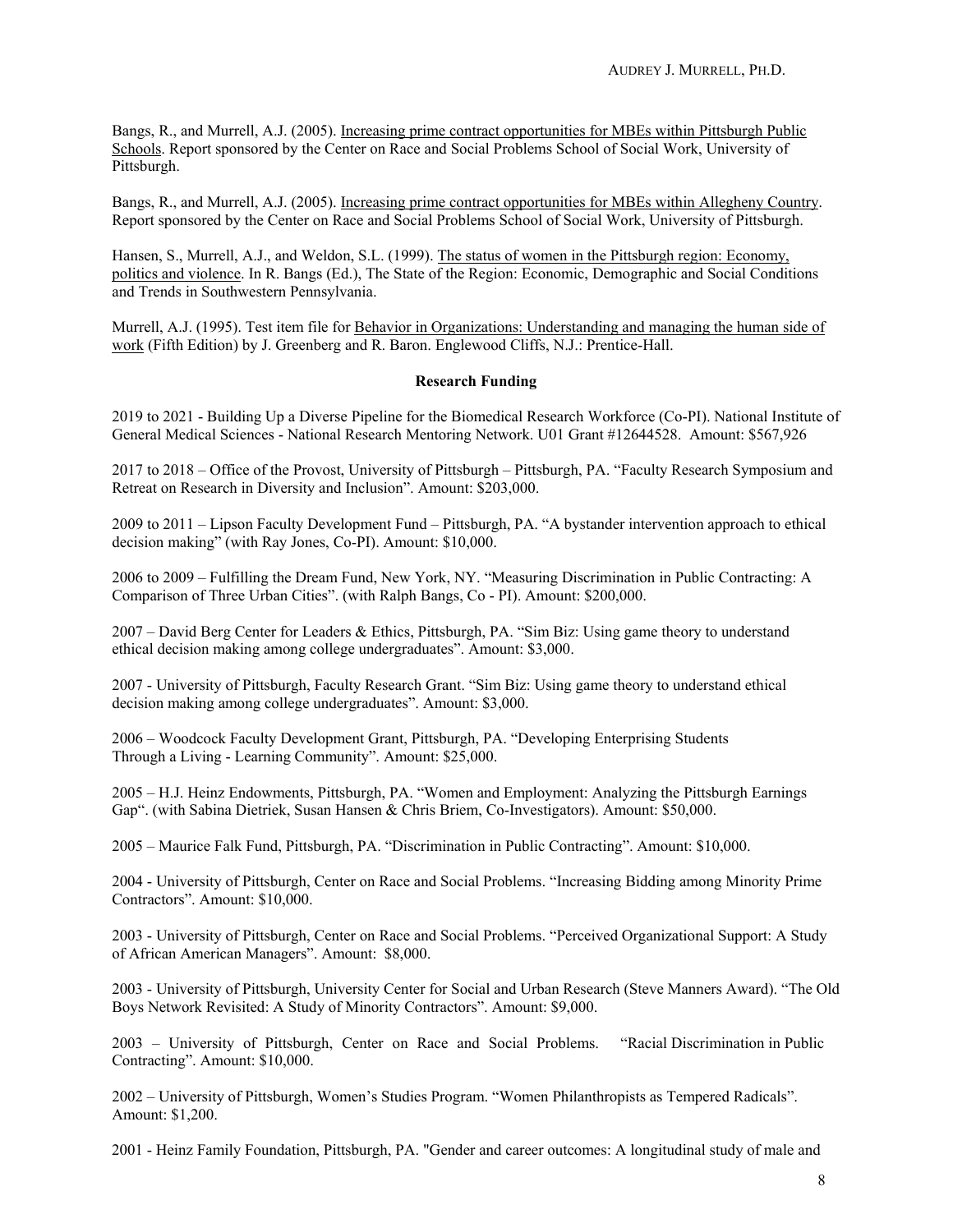female managers". Amount: \$2500.

2000 - University of Pittsburgh, International Business Center, Pittsburgh, PA. "Women and careers: A study of the United States, Peru and Slovakia". Amount: \$5850.

2000 - University of Pittsburgh, Office of the Provost, Pittsburgh, PA. "Using classic and contemporary literature and film for teaching management and leadership to college undergraduates". Innovation in teaching award. Amount: \$4995.

1999 - Society for the Psychological Study of Social Issues, Ann Arbor, MI. "Examining the Impact of Stakeholder Relationship and the Effectiveness of Affirmative Action within the Radio Broadcast Industry". Amount: \$5000.

1999 - Minority Media and Telecommunication Council, Washington, D.C. "EEOC Compliance and the Effectiveness of Affirmative Action: A Look at the Radio Broadcast Industry." Amount: \$3000.

1998 - American Association of University Women. "FutureCommunity Leaders". Amount: \$4800.

1994 - Institute for Industrial Competitiveness. "Management succession and organizational identification: From inertia to transformation". Amount: \$9200.

1994 - Hewlett International Small Grants Program. "Part-time work in the Netherlands". Amount: \$1,875.

1994 - International Business Center, University of Pittsburgh. "The contingent work force: A look at women in the Netherlands". Amount: \$1,840.

1994 - John G. Bowman Intercultural Exchange Endowment Fund. "A look at part-time work among women in the Netherlands". Amount: \$1,000.

1992 to 1993 - University of Pittsburgh, Office of Research. "Behavior and Attitudinal Correlates of Career Aspirations Among Female Undergraduates". Amount: \$11,210.

1992 - Joseph M. Katz Graduate School of Business, University of Pittsburgh. "Resistance to Affirmative Action: A Look at African Americans". Faculty Research Grant.

1991 - Joseph M. Katz Graduate School of Business, University of Pittsburgh. "Aversive Racism and Resistance to Affirmative Action". Faculty Research Grant.

1990 - Joseph M. Katz Graduate School of Business, University of Pittsburgh. "The Issue of Preferential Treatment". Faculty Research Grant.

1989 to 1990 - National Science Foundation, Washington, D.C. (No. RII-8817198). The Effectiveness of Group Mergers. Amount: \$12,000.

1988 to 1989 - University of Pittsburgh, Office of Research and Development and Faculty of Arts and Sciences. The Reduction of Intergroup Conflict. Amount: \$2330.

1987 - Maurice Falk Medical Fund, Pittsburgh, PA. Research on racism and intergroup relations. Amount: \$1400.

# **Courses Taught**

## *Undergraduate Level*

Organizational Behavior Business Communications Gender and Work Teamwork in Organizations Diversity in Organizations Careers in Organizations Organizational Psychology Introduction to Psychology Research Design and Computer Applications Experimental Psychology<br>Leadership in a Social Environment Service Learning in Organ Dimensions of Organizational Behavior

Fundamentals of Social Psychology Psychological Experience of African AmericanWomen Service Learning in Organizations International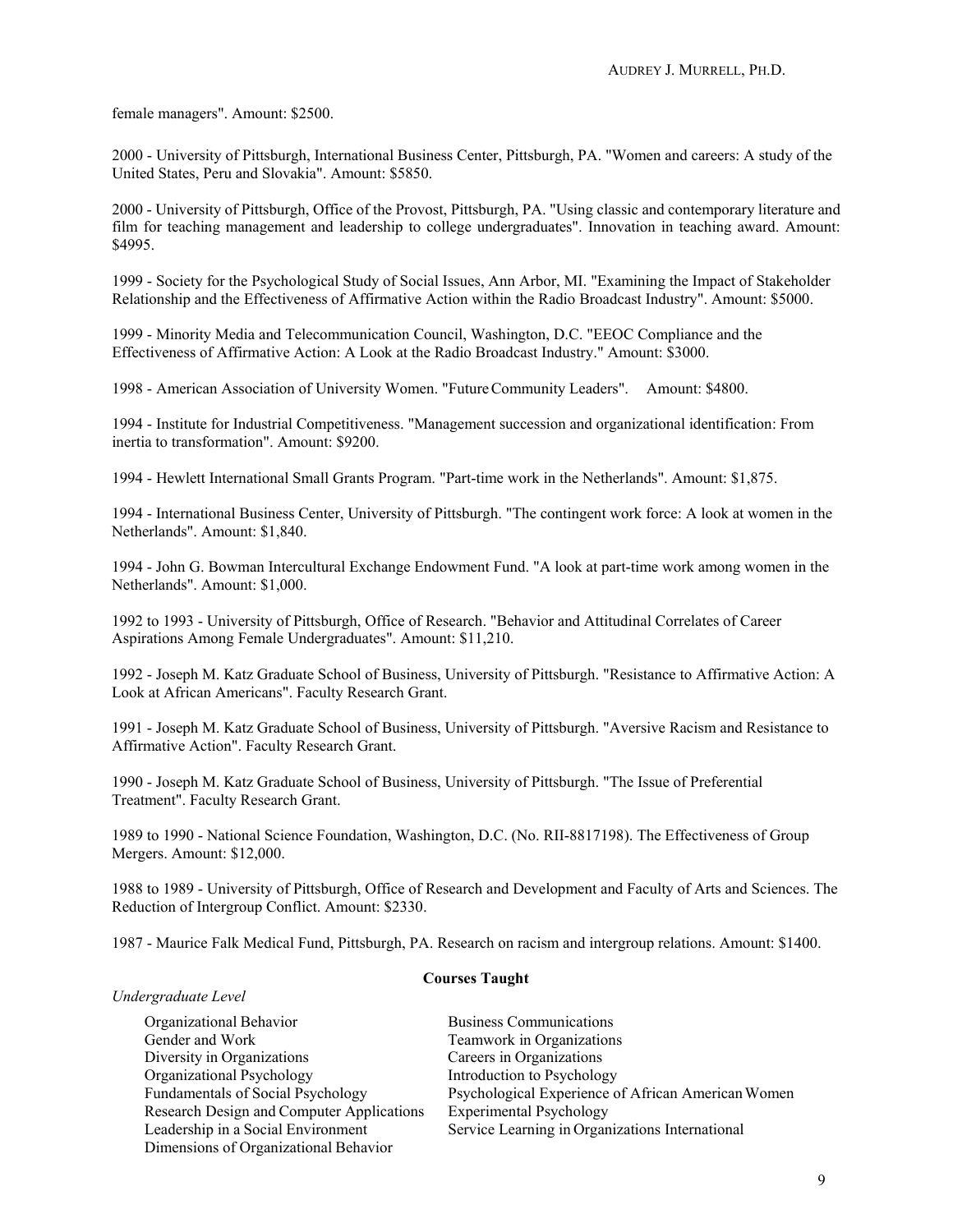*Graduate/Executive Levels*  Cross-Cultural Management

Organizational Behavior Group Dynamics & Decision-Making<br>
Behavioral Science in Business Guiness Business Communications/Interperson Business Communications/Interpersonal Skills International Dimensions of HRM Research Design and Statistical Analysis Social Entrepreneurship<br>
Cross-Cultural Management<br>
Cross-Cultural Management<br>
Cross-Cultural Management<br>
Cross-Cultural Management<br>
Cross-Cultural Management

## **Executive Education**

2021 to present – Carnegie Mellon University, African American Leadership Academy, Mentoring Program.

2004 to 2014. University of Pittsburgh (Katz/CEE), MBA Essentials Program. Design and facilitate sessions on organizational effectiveness.

2010 to 2013. University of Pittsburgh (GSPIA), Nigerian Leadership Institute. Design and facilitate sessions on mentoring and leadership effectiveness.

2006 to 2008. University of Pittsburgh, Executive Leadership Program for Women, PPG Industries. Design and facilitate workshop on networking, power and influence for women in R&D.

2004 to 2007. Executive Leadership Council, Washington, D.C. Design and facilitation of management training program and longitudinal mentoring initiative; also senior management leadership training on effective networking.

1998 to 2005. Management in Technology Organizations. University of Pittsburgh, Center for Executive Education, Katz School. Participated as program faculty; presented information on leadership and communication effectiveness.

2004 to 2005 - Fed-Ex Ground, Pittsburgh, PA. Design and facilitated training workshop on effective project management.

1999 - Executive Leadership Institute for Women. University of Pittsburgh, Center for Executive Education, The Katz School. Served as Academic Director and program faculty; presented information on diversity and career management within organizations.

1999 – Mentoring and Leadership Development for Women. University of Pittsburgh, Center for Executive Education, Katz School. Served as Academic Director and program faculty; presented information on mentoring, diversity and career development.

1998 to 2000 - Weekend Executive Education Program. University of Pittsburgh, Center for Education and Economic Development, Bratislava. Instructed course on International Dimensions of Human Resource Management.

1994 to 1997 - Allegheny Health, Education and Research Foundation, Executive Leadership Institute. Served as the Academic Director in charge of curriculum development, program implementation and participant feedback and evaluation.

#### **Professional Consulting**

2021 to present – Carnegie Institution of Sciences, Washington, D.C. Mentoring Program.

2009 to 2017 – ASCENT Program for Multicultural Women, Faculty Instructor, Women's Leadership Program. 2004

to 2016 – UCLA Anderson School of Business, Faculty Instructor, African American Leadership Institute.

2011 to 2015 – UPMC Health Systems/University of Pittsburgh Health Sciences. Faculty Coordinator of PATHS Faculty Mentoring Initiative.

2013 to 2015 – Novartis Institute for Biomedical Research. Strategic design of mentoring programs for post-doctoral fellow, graduate student and faculty exchange programs. Boston, MA and Basel, Switzerland.

2004 to 2012 – National Association of Minorities in Communication, Faculty Instructor, African American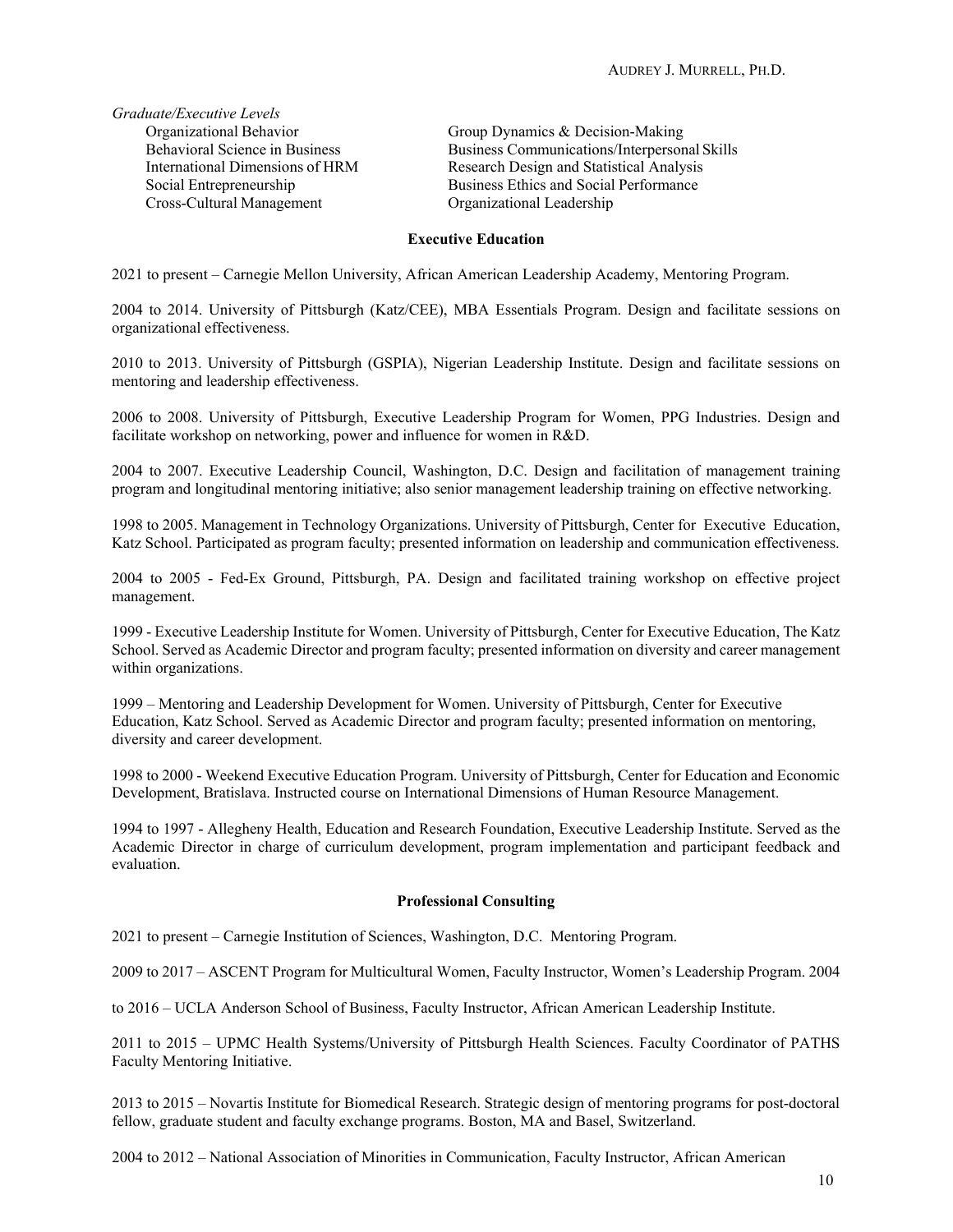Leadership Institute.

2004 to 2008 - IBM Corporate Learning, Raleigh/Durham, NC. Consultation on mentoring design and enhancement for IBM global services.

2004 to 2007 - Executive Leadership Council, Washington, D.C. Development and facilitation of mentoring program for middle-level managers.

2006 to 2007 – Eli Lilly & Company. Develop and delivery training program on effective formal mentoring programs.

2000 to 2005 – ALCOA Technical Center, Pittsburgh, PA. Consultation on mentoring and career development.

2001 – Heinz USA, Pittsburgh, PA. Consultation and establishment of the GOAL Women's Mentoring Network. 2000 – Kent State University, East Liverpool, Ohio. Consultation on strategic planning and faculty development.

1998 - Pittsburgh chapter, YWCA. Consultation on diversity within non-profit organizations.

1996 - Human Engineer Research Laboratories, Pittsburgh PA. Consultation on organizational planning, career development and student mentoring.

1996 - University of Pittsburgh, Office of Residence Life, Pittsburgh, PA. Workshop on diversity and student relations.

1995 - Congressional Briefing, Washington, D.C. Panelist for congressional briefing on the issue of affirmative action. Briefing held at the Capital Building in Washington, D.C. and was co-sponsored by Senator Arlen Spector (D-Pa) and the American Psychological Association, Office of Science in the Public Interest.

1995 - Conference Coordinator - "Human Resources vs. Labor Costs: The Changing Nature of People at Work". Developed proposal, funding and administered conference for 30 invited participants in Tuscon, AZ.

1994-1996 - Duquesne University, Division of Continuing Education, Saturday College. Consultation on the development and implementation of concentration on organizational behavior targeted toward the non-traditional, adult student market.

1995 - Carnegie Library Systems, Pittsburgh, PA. Conducted a workshop on strategies for job reclassification, their process and impact.

1995 - QUEST, Inc. Conducted research on the issue of women and women of color as consumers in the 21st century.

1993 - National Association of Minority Engineering Programs, Chicago, 111. Conducted workshop on mentoring and professional development of minorities within organizations.

1992-1993 - Minority Enterprise Corporation, Pittsburgh, PA. Coordinator of Business Acquisition Study for minority-owned business in Allegheny County.

1992 - National Association of Minority Engineering Programs, Chicago, 111. Conducted workshop on effective strategies for recruitment and retention of a diverse work force.

1992 - Nursing Recruitment Coalition, Pittsburgh, PA. Coordinator and facilitator for leadership workshop series for pre-nursing and nursing students.

1990 - Gannon University. Graduate School of Business, Erie, PA. Research consultation on the validation of the Relative Perceived Power (RPP) instrument.

1990 - Weirton Steel Corporation, Weirton, W.VA. Preparation of briefing outlining the history, relevant pieces of legislation, and social psychological implications of affirmative action policies.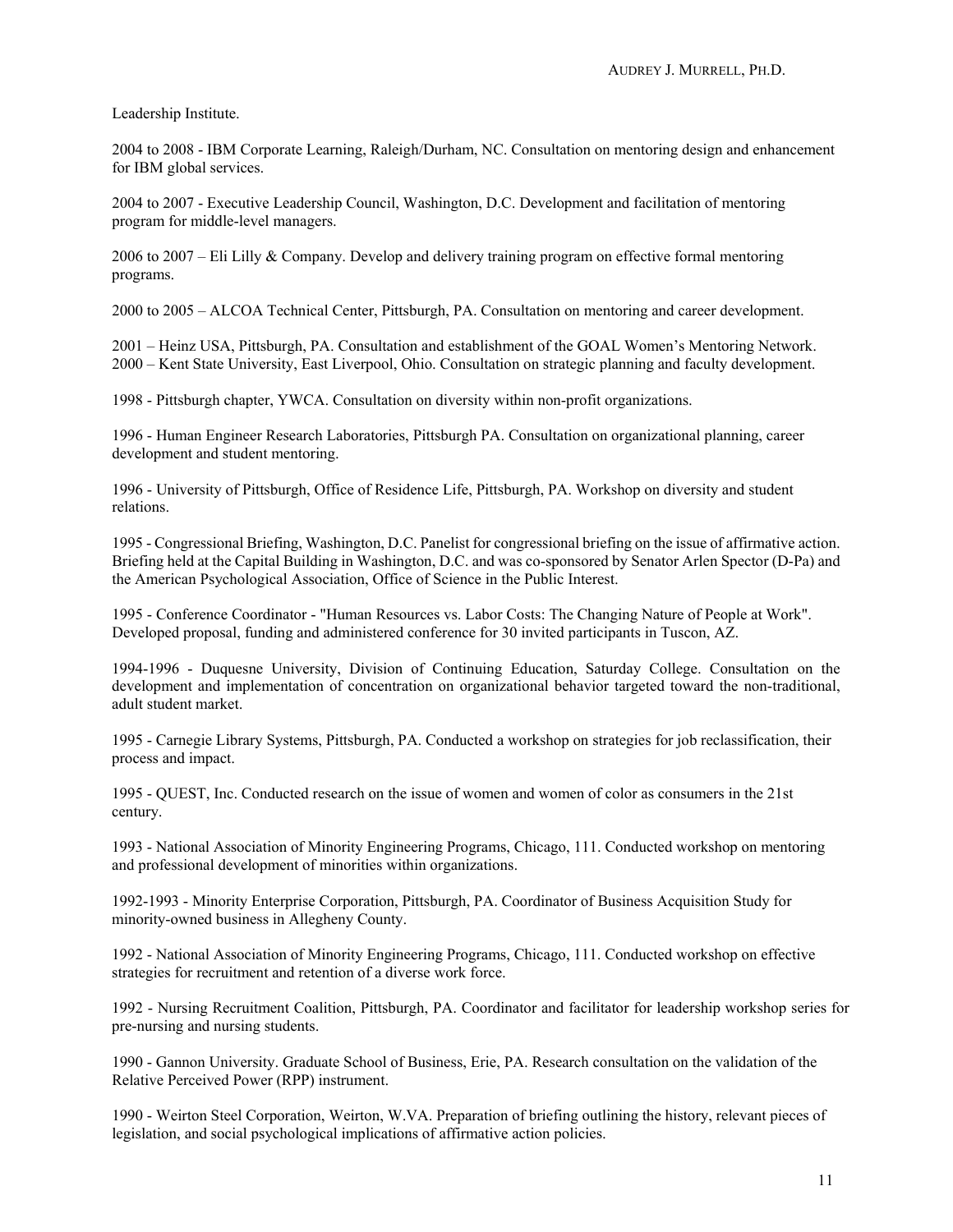1987 - Maurice Falk Medical Fund, Pittsburgh, PA. Preparation of briefing on research, meetings and individuals concerned with the psychological study of racism.

1987 - Department of Sports Medicine, University of Delaware. Statistical and computer assistance for research on eating disorder tendency in female college athletes.

1987 - Department of Nursing, University of Delaware. Statistical and computer assistance for research on psychological aspects of post-partum depression in women.

1983 - Minority Fellowship Program of the American Psychological Association. Preparation of briefing for the National Conference on the Child Abuse and Neglect.

### **Other Professional Activities**

2011 to 2019 – Member, Nag's Heart Women's Leadership Collaborative, University of Santa Cruz

2009 to 2017 – Advisory Board, ASCENT Inc. – Center for Multicultural Women, Tuck School of Business

2005 to 2010 – Advisory Board, Center on Race and Social Problems, University of Pittsburgh

2009 to 2014 – Faculty Affiliate, Simmons College, School of Business, Center for Gender in Organizations

2002 – MBE/DBE/WBE Appeals Commission for Allegheny County, PA

2000 – Allegheny County Transition Team, Community College and Workforce Development

2000 – Leadership Pittsburgh, Program Chair for Leadership Development Initiatives

1998 - Hampton University, School of Business and Library and Information Science, Hampton, VA. Conducted workshop on planning and human resource development and on publishing in a business school environment.

1996 - INROADS, Inc. of Pittsburgh, PA. Conducted a workshop on career assessment and planning for collegebound students

1992- University of Pittsburgh and Carnegie Mellon University, Pittsburgh, PA. Joint workshop series on teaching and research approaches for diverse populations

1991- University of Pittsburgh, Katz Graduate School of Business, Pittsburgh, PA. Learning Community Workshop for Executive Management Training Program

1989 - College of Humanities and Fine Arts, Fisk University, Nashville, Tenn. Workshop on effective lecturing techniques in large enrollment classes

1989 - Department of Dance, Fisk University, Nashville, Tenn. Statistical and survey design assistance for the assessment of undergraduate program preferences

1989 - University of Pittsburgh, Black FAS Graduate Student Association. Workshop on Contemporary Black Research Issues

1989 - University of Pittsburgh, School of Medicine, Pittsburgh, PA. Personal skills workshop for the 1989 Prematriculation Program. Topic: How to Survive in Medical School

1988 - Department of Psychology, University of Pittsburgh. Graduate Student Recruitment at the Association of Black Psychologists Annual Meeting, Washington, D.C.

1985 - Office of Instructional Planning, University of Delaware. Workshop for the First Annual Training program of Teaching Assistants

1985 - University of Delaware, Department of Psychology. Annual Minority Graduate Recruitment Program, co-